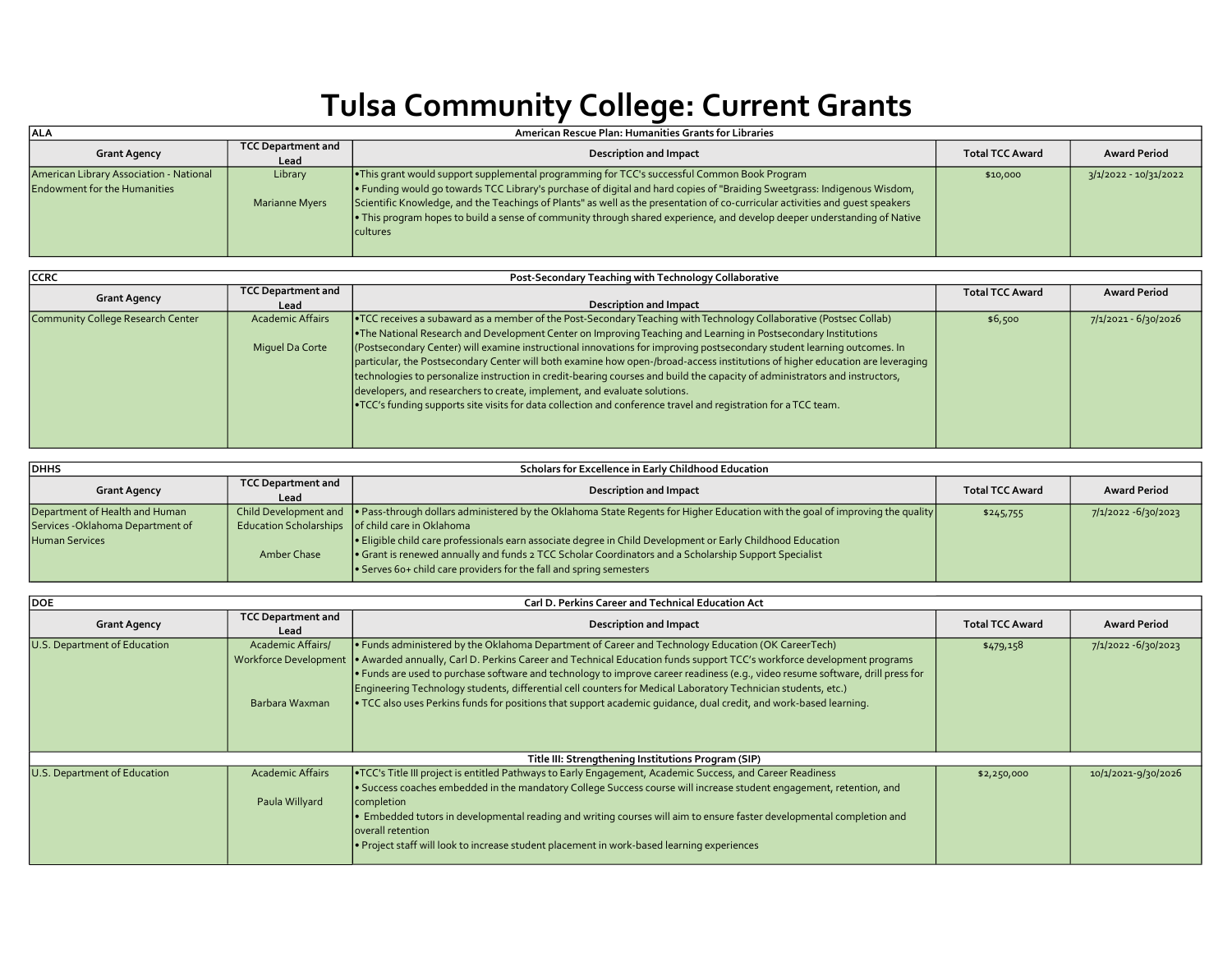| <b>TRIO Educational Opportunity Centers</b> |                                                                |                                                                                                                                                                                                                                                                                                                                                                                                                                                                                                                                                                                                                                                                                                                                                                                                                                            |             |                        |  |
|---------------------------------------------|----------------------------------------------------------------|--------------------------------------------------------------------------------------------------------------------------------------------------------------------------------------------------------------------------------------------------------------------------------------------------------------------------------------------------------------------------------------------------------------------------------------------------------------------------------------------------------------------------------------------------------------------------------------------------------------------------------------------------------------------------------------------------------------------------------------------------------------------------------------------------------------------------------------------|-------------|------------------------|--|
| U.S. Department of Education                | Diversity, Equity, and<br><b>Inclusion</b><br>John Thao        | • TRIO-EOC provides counseling and information on college admissions to low-income/first generation adults who want to<br>enter or continue a program of postsecondary education.<br>• Serves 1,000 participants each program year and 2/3 of participants must be low income or first-generation college students<br><b>• TCC's EOC serves Tulsa, Creek, and Osage counties</b><br>• TCC's EOC program assists participants to receive their GED, apply for financial aid, apply for admissions, and enroll in a post-<br>secondary program                                                                                                                                                                                                                                                                                               | \$1,368,965 | $9/1/2021 - 8/31/2026$ |  |
|                                             | <b>TRIO Student Support Services</b>                           |                                                                                                                                                                                                                                                                                                                                                                                                                                                                                                                                                                                                                                                                                                                                                                                                                                            |             |                        |  |
| U.S. Department of Education                | Diversity, Equity, and<br><b>Inclusion</b><br>Joseph Schnetzer | $\cdot$ TRIO SSS increases the college retention and graduation rates of its participants<br>. Provides opportunities for academic development, assists students with basic college requirements, and motivates students<br>toward successful completion<br>• TCC's SSS annually serves 160 students who qualify as low-income, first-generation, and/or disabled.<br>• TCC's SSS program ensures student participants persist from one academic year to the next and stay in good academic<br>standing<br>• A minimum of 25% of new participants served each year will receive an associate's degree or a certificate from TCC within four<br> years<br>• At least 15% of new participants served each year will transfer with an associate's degree or certificate from TCC and transfer<br>to a four-year institution within four years | \$1,309,440 | $9/1/2020 - 8/31/2025$ |  |

| ldoj                       |                                                     | <b>COPS - Accreditation</b>                                                                                                                                                                                                                                                                                                                                                                                                                    |                        |                        |
|----------------------------|-----------------------------------------------------|------------------------------------------------------------------------------------------------------------------------------------------------------------------------------------------------------------------------------------------------------------------------------------------------------------------------------------------------------------------------------------------------------------------------------------------------|------------------------|------------------------|
| <b>Grant Agency</b>        | <b>TCC Department and</b>                           | <b>Description and Impact</b>                                                                                                                                                                                                                                                                                                                                                                                                                  | <b>Total TCC Award</b> | <b>Award Period</b>    |
|                            | Lead                                                |                                                                                                                                                                                                                                                                                                                                                                                                                                                |                        |                        |
| U.S. Department of Justice | <b>Public Safety</b><br><b>Chief Melvin Murdock</b> | . COPS Accreditation will fund the salary and benefits of a part-time accreditation manager to quide TCC Police through the<br>Oklahoma Association of Chiefs of Police Law Enforcement Accreditation Program<br>•Changes in policy and training processes will ensure that TCC PD's relationship with other law enforcement organizations will<br>begin on common ground, as well as incorporate TCC's values and goals into police processes | \$75,000               | $9/1/2021 - 8/31/2023$ |
|                            |                                                     | • Accreditation will further hone TCC PD professionalism and reputation, especially with regard to community policing                                                                                                                                                                                                                                                                                                                          |                        |                        |

| <b>FAA</b>                             | Air Transportation Center of Excellence for Technical Training and Human Performance (COE TTHP) |                                                                                                                                                                                                                                                                                                                                                                                                                                                                                                              |                        |                       |  |
|----------------------------------------|-------------------------------------------------------------------------------------------------|--------------------------------------------------------------------------------------------------------------------------------------------------------------------------------------------------------------------------------------------------------------------------------------------------------------------------------------------------------------------------------------------------------------------------------------------------------------------------------------------------------------|------------------------|-----------------------|--|
| <b>Grant Agency</b>                    | <b>TCC Department and</b><br>Lead                                                               | <b>Description and Impact</b>                                                                                                                                                                                                                                                                                                                                                                                                                                                                                | <b>Total TCC Award</b> | <b>Award Period</b>   |  |
| <b>Federal Aviation Administration</b> | Aviation<br><b>Gary Wescott</b>                                                                 | • The FAA selected the University of Oklahoma (OU) and Embry-Riddle Aeronautical University teams to lead the new Center of<br>Excellence (COE TTHP)<br>• COE will conduct research and development on technical training for air traffic controllers, aviation safety inspectors,<br>engineers, pilots and technicians<br>•Project findings will assist the FAA in improving mobile training applications in an effort to increase the use of cost-effective,<br>accessible, and technology-based training. | \$89,700               | 8/12/2016 - 8/12/2022 |  |
|                                        |                                                                                                 | Aviation Workforce Development (AWD) Aviation Maintenance Technical Workers                                                                                                                                                                                                                                                                                                                                                                                                                                  |                        |                       |  |
| <b>Federal Aviation Administration</b> | Information Technology<br><b>Travis White</b>                                                   | • This subgrant through OSU sees TCC as an educational partner with OSU-Tulsa, Tulsa Tech, and multiple secondary schools<br>• TCC assists in supporting education and recruitment of aviation maintenance technical workers and the development of the<br>aviation maintenance workforce, with the grant providing scholarships to 20 students who may receive PLA credit for TCC's<br>AAS in Applied Technology.                                                                                           | \$46,008               | $9/1/2021 - 3/1/2023$ |  |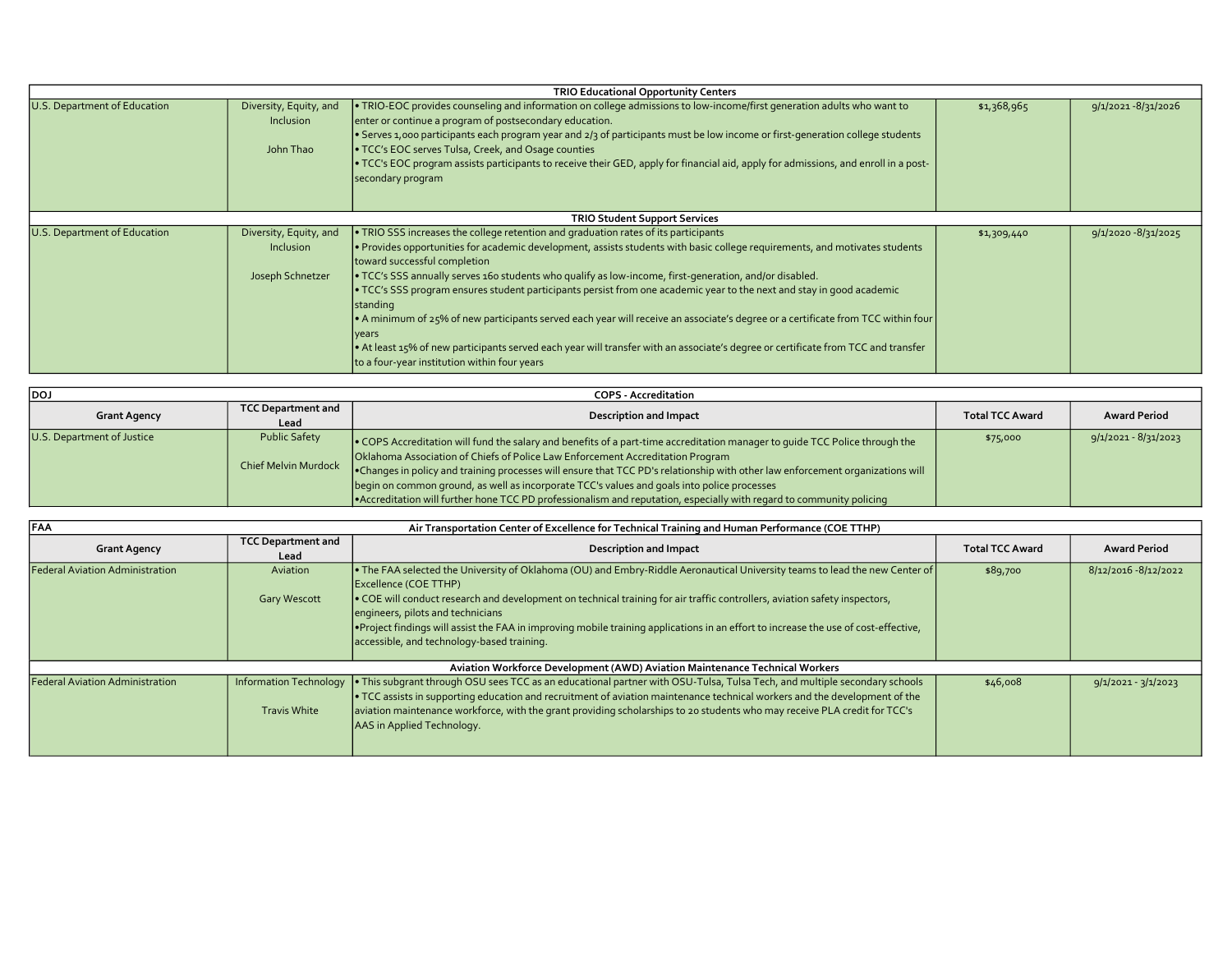| <b>IIMLS</b>                             | Developing a Reliable Method to Assess the Efficacy of OER on Lifelong Learning Competencies |                                                                                                                                                                                                                                                                                                                                                                                                                                                                                                                                                             |                        |                          |  |
|------------------------------------------|----------------------------------------------------------------------------------------------|-------------------------------------------------------------------------------------------------------------------------------------------------------------------------------------------------------------------------------------------------------------------------------------------------------------------------------------------------------------------------------------------------------------------------------------------------------------------------------------------------------------------------------------------------------------|------------------------|--------------------------|--|
| <b>Grant Agency</b>                      | <b>TCC Department and</b><br>Lead                                                            | <b>Description and Impact</b>                                                                                                                                                                                                                                                                                                                                                                                                                                                                                                                               | <b>Total TCC Award</b> | Award Period             |  |
| Institute of Museum and Library Sciences | Library<br>Jamie Holmes                                                                      | <b>•TCC</b> receives this subaward through East Central university<br>•TCC Subaward activities include a TCC librarian serving as Co-PI and providing Open Educational Resources (OER) expertise<br>  for the entire project. The Co-PI will also serve on the advisory board, manage the subaward, work with faculty researchers, and<br>oversee the research study activities at TCC.<br>. Funds include salary reimbursement for the librarian, additional hours for a part-time librarian, and faculty stipends to<br>incorporate OER in their courses. | Approx. \$50,000       | $1/10/2022 - 08/31/2023$ |  |

| <b>NASA</b>                    |                           | NASA Oklahoma Space Grant Consortium                                                                                  |                        |                         |
|--------------------------------|---------------------------|-----------------------------------------------------------------------------------------------------------------------|------------------------|-------------------------|
| <b>Grant Agency</b>            | <b>TCC Department and</b> | Description and Impact                                                                                                | <b>Total TCC Award</b> | Award Period            |
|                                | Lead                      |                                                                                                                       |                        |                         |
| National Aeronautics and Space | Life Sciences             | • The Space Grant Program contributes to the nation's science enterprise by funding education, research, and informal | \$14,000               | 05/01/2021 - 04/30/2024 |
| Administration                 |                           | education projects through a national network of university-based Space Grant consortia                               |                        |                         |
|                                | <b>Mary Phillips</b>      | • TCC was invited to become part of the Oklahoma Space Grant Consortium in 2016                                       |                        |                         |
|                                |                           | • TCC provides \$15,200 match to support internships for students at the Jet Propulsion Laboratory                    |                        |                         |

| <b>NIH</b>                    | Oklahoma IDeA Network for Biomedical Research Excellence (OK-INBRE) |                                                                                                                                                                                                                                                                                                                                                                                                                                                                                                                                                                                                                                                    |                        |                        |  |
|-------------------------------|---------------------------------------------------------------------|----------------------------------------------------------------------------------------------------------------------------------------------------------------------------------------------------------------------------------------------------------------------------------------------------------------------------------------------------------------------------------------------------------------------------------------------------------------------------------------------------------------------------------------------------------------------------------------------------------------------------------------------------|------------------------|------------------------|--|
| <b>Grant Agency</b>           | <b>TCC Department and</b><br>Lead                                   | <b>Description and Impact</b>                                                                                                                                                                                                                                                                                                                                                                                                                                                                                                                                                                                                                      | <b>Total TCC Award</b> | Award Period           |  |
| National Institutes of Health | Life Sciences<br>Jennifer Kneafsey                                  | • TCC receives subaward through University of Oklahoma Center for Health Sciences (OU-CHS)<br>Funding provides partial salary and benefits for a Community College Outreach Coordinator and Bioscience Outreach<br>Representative<br>• The outreach coordinator works with three other community colleges and OK-INBRE to develop faculty professional<br>development, curriculum reform, and collaboration<br>• The Bioscience Outreach Representative focuses on: increasing STEM enrollment and retention; awareness of biology, math,<br>biotechnology, and chemistry; and providing research, transfer and job opportunities for TCC students | \$75,169               | $5/1/2022 - 4/30/2023$ |  |

| <b>NSF</b>                  |                                                          | <b>Advanced Technological Education (ATE)</b>                                                                                                                                                                                                                                                                                                                                                                                                                                                                                                                                                                                                                                                                                                                              |                        |                         |
|-----------------------------|----------------------------------------------------------|----------------------------------------------------------------------------------------------------------------------------------------------------------------------------------------------------------------------------------------------------------------------------------------------------------------------------------------------------------------------------------------------------------------------------------------------------------------------------------------------------------------------------------------------------------------------------------------------------------------------------------------------------------------------------------------------------------------------------------------------------------------------------|------------------------|-------------------------|
| <b>Grant Agency</b>         | <b>TCC Department and</b><br>Lead                        | Description and Impact                                                                                                                                                                                                                                                                                                                                                                                                                                                                                                                                                                                                                                                                                                                                                     | <b>Total TCC Award</b> | Award Period            |
| National Science Foundation | Electronics/Engineering<br>Technology<br>Tommy Henderson | • The ATE program focuses on high-technology technician education at 2-year colleges.<br>• The overall goal of the project is to increase and broaden participation in TCC technology degrees to meet the local demand<br>for electro-mechanical technicians. This project will develop the Industrial Maintenance Technician pathway under it's Associate<br>of Applied Science STEM degree in Engineering Technology with stackable technician certificate options in both Engineering<br>Technology and Electronics Technology<br>• TCC's project also aims to improve female and non-traditional student enrollments in technician programs, increase access to<br>the fabrication lab, and expand industry involvement through a revised advisory board (BILT) model. | \$246,726              | 06/01/2020 - 05/31/2023 |

| <b>OSRHE</b>                                  |                                   | Summer Academies Program                                                                                                                                                                                                                                                                                                                                                                 |                        |                         |
|-----------------------------------------------|-----------------------------------|------------------------------------------------------------------------------------------------------------------------------------------------------------------------------------------------------------------------------------------------------------------------------------------------------------------------------------------------------------------------------------------|------------------------|-------------------------|
| <b>Grant Agency</b>                           | <b>TCC Department and</b><br>Lead | <b>Description and Impact</b>                                                                                                                                                                                                                                                                                                                                                            | <b>Total TCC Award</b> | Award Period            |
| Oklahoma State Regents of Higher<br>Education | Ramona Curtis                     | Workforce Development   • This grant will establish the one-week TCC Summer STEM Academy through the office of Workforce Development<br>• Through hands-on applications, 60 high school students in the academy will explore STEM careers including engineering and<br>robotics as well as explore college aspirations and readiness<br><b>•</b> The program will be no cost to students | \$36,000               | $4/30/2022 - 6/30/2022$ |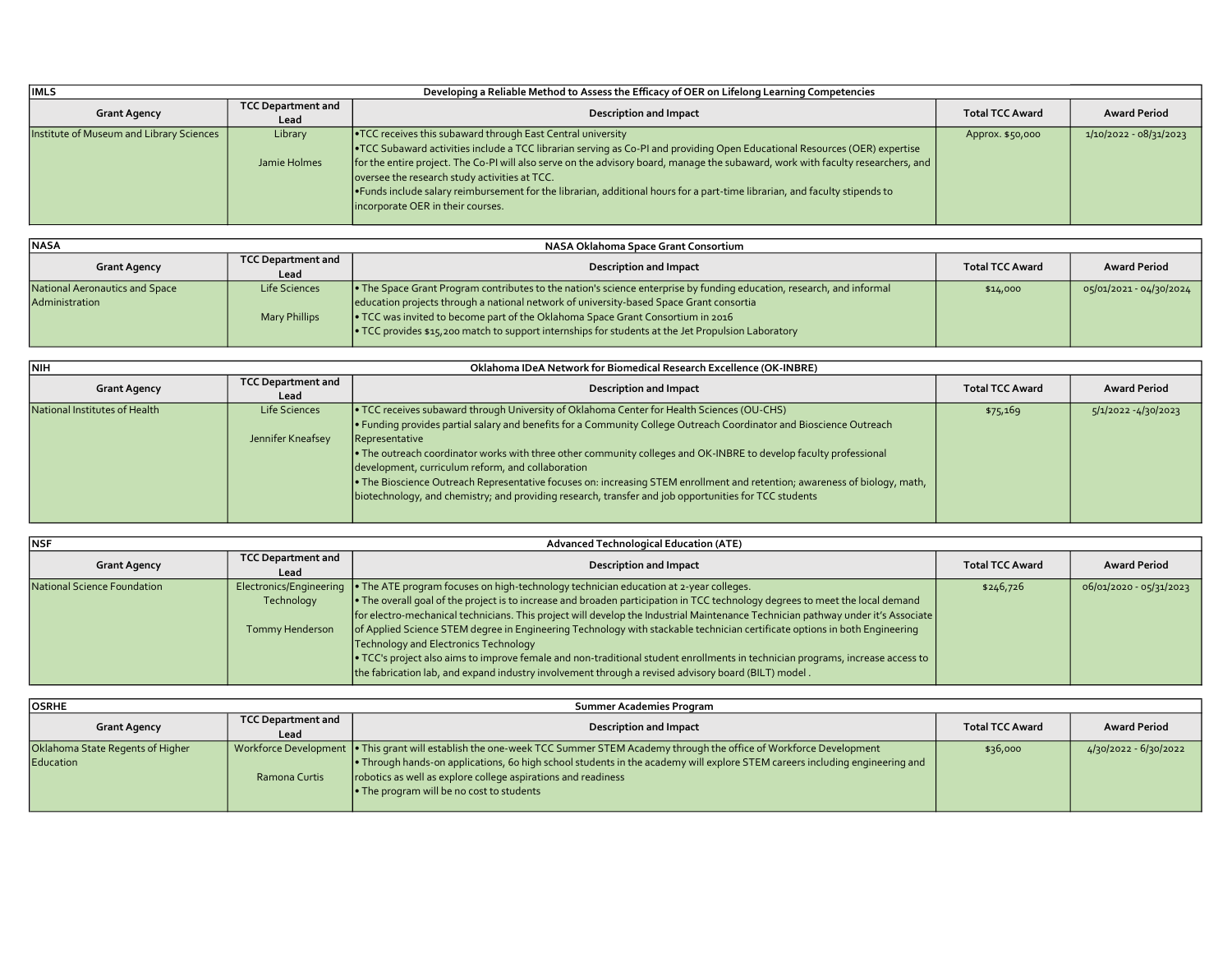| <b>SAMHSA</b>                     |                           | Mental Health Awareness Training                                                                          |                        |                       |
|-----------------------------------|---------------------------|-----------------------------------------------------------------------------------------------------------|------------------------|-----------------------|
| <b>Grant Agency</b>               | <b>TCC Department and</b> |                                                                                                           | <b>Total TCC Award</b> | <b>Award Period</b>   |
|                                   | Lead                      | <b>Description and Impact</b>                                                                             |                        |                       |
| Substance Abuse and Mental Health | <b>Wellness Services</b>  | $\bullet$ Funds support the training of over 1,000 faculty, staff and students in mental health awareness | \$625,000              | 9/30/2021 - 9/29/2026 |
| Services Administration           |                           | Funds also support a Mental Health Program Coordinator and a part-time Program Assistant                  |                        |                       |
|                                   | Jessica Heavin            | • Program provides professional development and training for Wellness Services staff                      |                        |                       |
|                                   |                           |                                                                                                           |                        |                       |

## Tulsa Community College: Pending Grants

**DOE** 

Perkins Supporting Career and Technical Education Special Populations Innovative Grant

| <b>Funding Agency</b>        | TCC Department and<br>Lead           | Description and Impact                                                                                                                                                                                                                                                                                                                                                                                                                                                                                                       | <b>Projected TCC Award</b> | <b>Award Period</b> |
|------------------------------|--------------------------------------|------------------------------------------------------------------------------------------------------------------------------------------------------------------------------------------------------------------------------------------------------------------------------------------------------------------------------------------------------------------------------------------------------------------------------------------------------------------------------------------------------------------------------|----------------------------|---------------------|
| U.S. Department of Education | <b>Dual Credit</b><br>Lissa Steadley | • Funds administered by the Oklahoma Department of Career and Technology Education (OK CareerTech)<br>  Workforce Development /   Grant funding is used to embed a Dual Credit Student Support Specialist in disadvantaged Tulsa Public High Schools to ensure<br>students have the support they need in the classroom, in transitioning to post-secondary education, and in preparing for the<br><i>workforce</i><br>. Would support TCC's planned expansion of Dual Credit Program into AAS Engineering Technology program | \$100,000                  | 7/1/2022 -6/30/2023 |

| <b>DOL</b>               | <b>Strengthening Community Colleges</b> |                                                                                                                                                           |                            |                        |  |
|--------------------------|-----------------------------------------|-----------------------------------------------------------------------------------------------------------------------------------------------------------|----------------------------|------------------------|--|
| <b>Funding Agency</b>    | <b>TCC Department and</b>               | Description and Impact                                                                                                                                    |                            | <b>Award Period</b>    |  |
|                          | Lead                                    |                                                                                                                                                           | <b>Projected TCC Award</b> |                        |  |
| U.S. Department of Labor |                                         | Vorkforce Development /   • After performing a gap analysis, this program will seek to raise the number of economically disadvantaged, Black, Latinx, and | \$1,600,000                | $9/1/2022 - 8/31/2026$ |  |
|                          | <b>Dual Credit</b>                      | Female students in Manufacturing Engineering Technology                                                                                                   |                            |                        |  |
|                          |                                         | • TCC partnered with the Oklahoma Manufacturing Alliance and Green Country Workforce to expand the Earn a Degree,                                         |                            |                        |  |
|                          | Lissa Steadley                          | Graduate Early (EDGE) Program and seek out paid work-based learning experiences for TPS juniors and seniors in EDGE                                       |                            |                        |  |
|                          |                                         | Project includes a new Dual Credit Student Support Specialist, costs of instruction for new daytime Eng. Tech. courses, and                               |                            |                        |  |
|                          |                                         | funding for student supports including transportation assistance, testing and licensure funding, and funding used to pay                                  |                            |                        |  |
|                          |                                         | students in work based learning experiences                                                                                                               |                            |                        |  |
|                          |                                         |                                                                                                                                                           |                            |                        |  |

| <b>IEDA</b>                         | <b>Build Back Better Regional Challenge</b> |                                                                                                                                                                                                                                                                                                                                                                                                                                                                                                                                                                                                                                                                                                                                                                                                                                               |                            |                     |  |
|-------------------------------------|---------------------------------------------|-----------------------------------------------------------------------------------------------------------------------------------------------------------------------------------------------------------------------------------------------------------------------------------------------------------------------------------------------------------------------------------------------------------------------------------------------------------------------------------------------------------------------------------------------------------------------------------------------------------------------------------------------------------------------------------------------------------------------------------------------------------------------------------------------------------------------------------------------|----------------------------|---------------------|--|
| <b>Funding Agency</b>               | <b>TCC Department and</b><br>Lead           | Description and Impact                                                                                                                                                                                                                                                                                                                                                                                                                                                                                                                                                                                                                                                                                                                                                                                                                        | <b>Projected TCC Award</b> | <b>Award Period</b> |  |
| Economic Development Administration | Workforce Development                       |                                                                                                                                                                                                                                                                                                                                                                                                                                                                                                                                                                                                                                                                                                                                                                                                                                               | \$1,200,000                | 1/1/2022-9/30/2027  |  |
|                                     | Pete Selden                                 | TCC is partnering on a grant application led by Tulsa Community Foundation, and it's phase 2 of an existing grant that was led<br>by INCOG Indian Nations Council of Governments (INCOG). This new phase looks to be a 5-year project, and TCC's subaward<br>could be as much as \$1.2 million in EDA funds over the 5-year period. The focus is on developing workforce pipelines and an<br>advanced mobility research center at OSU-Tulsa. TCC is focused on the workforce pipelines portion. As a result, we will be<br>involved in having students go through our non-credit Coursera programs for Software Engineering, and two of our college<br>certificate programs, Electrical Technician and Aerospace Drafting. In addition, TCC will be focused on further developing a<br>College Park/Transfer program in Computer Engineering. |                            |                     |  |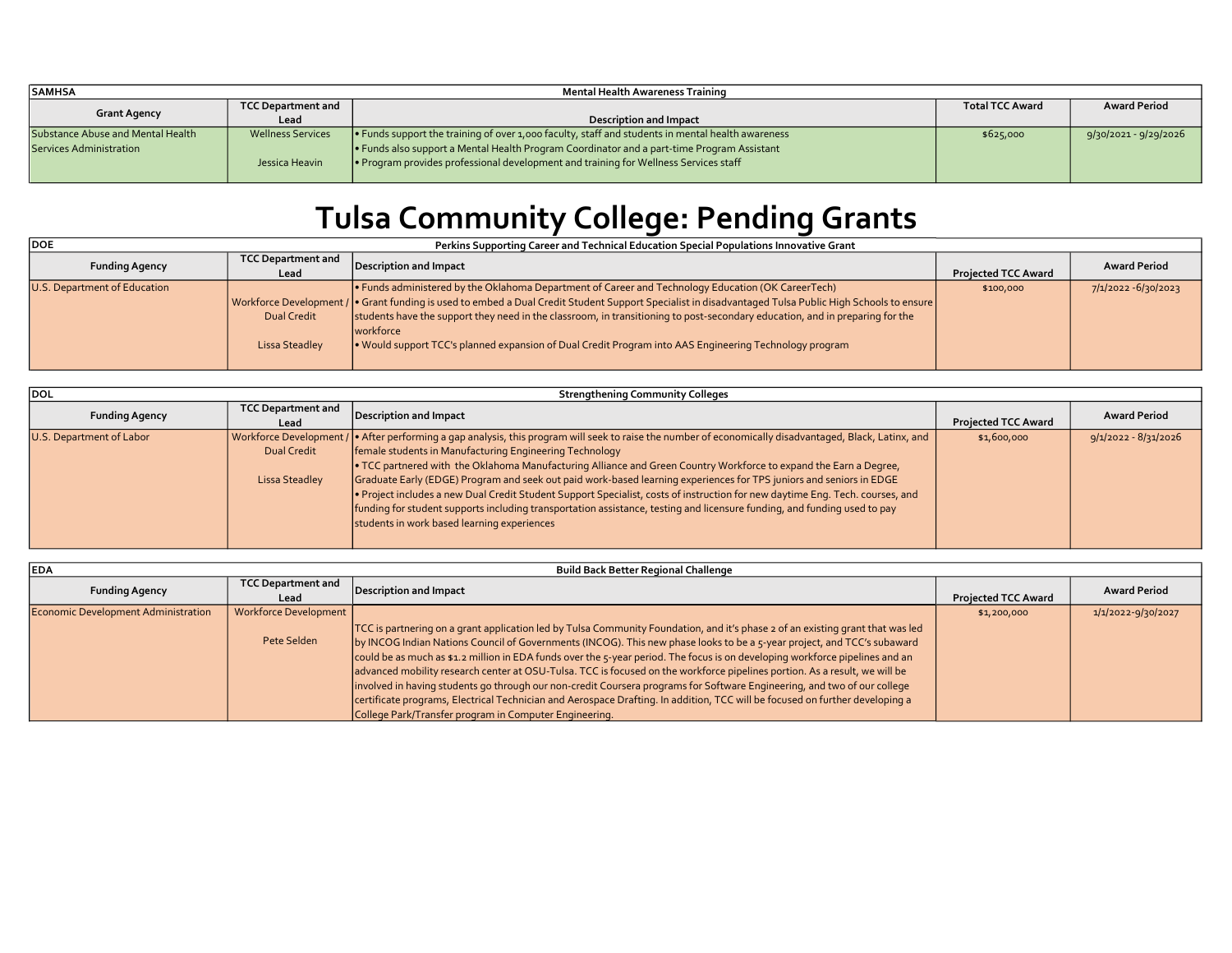| <b>Good Jobs Challenge</b>          |                       |                                                                                                                                                                                                                                                                                                                                                                                                                                                                                                                                                                                                                                                                                                                                                                                                                                                                                                                                                                                                                                                                                                                                                                                                                                                                                                                                                                                                    |             |                        |  |  |
|-------------------------------------|-----------------------|----------------------------------------------------------------------------------------------------------------------------------------------------------------------------------------------------------------------------------------------------------------------------------------------------------------------------------------------------------------------------------------------------------------------------------------------------------------------------------------------------------------------------------------------------------------------------------------------------------------------------------------------------------------------------------------------------------------------------------------------------------------------------------------------------------------------------------------------------------------------------------------------------------------------------------------------------------------------------------------------------------------------------------------------------------------------------------------------------------------------------------------------------------------------------------------------------------------------------------------------------------------------------------------------------------------------------------------------------------------------------------------------------|-------------|------------------------|--|--|
| Economic Development Administration | Workforce Development |                                                                                                                                                                                                                                                                                                                                                                                                                                                                                                                                                                                                                                                                                                                                                                                                                                                                                                                                                                                                                                                                                                                                                                                                                                                                                                                                                                                                    | \$6,245,076 | 10/01/2022 - 9/30/2025 |  |  |
|                                     | Pete Selden           | This project was spearheaded by the City of Tulsa, specifically the Tulsa Authority for Economic Opportunity, and Tulsa<br>Innovation Labs, which is a coalition of public and private partners led by GKFF that is fostering economic development focused<br>on Tulsa as a "tech hub." TCC was chosen to be the lead applicant and to act as the convener for a Regional Technology Sectoral<br>Partnership with an emphasis on serving historically underrepresented communities. This sectoral partnership will design and<br>implement multiple training components with industry leadership under TCC's Cyber and Analytics Skills Center, launching<br>in Fall 2022 and funded by a \$5 Million commitment from the George Kaiser Family Foundation. Partners will develop and<br>implement plans for six key components: A Cyber and Data Analytics Accelerated Training program; A Bridge Program<br>focused on preparing underserved populations; The Tulsa Regional Tech Employer Consortium (this will be employers<br>providing feedback on curriculum development to ensure necessary skills); Work-and-Learn Internship/Apprenticeship<br>opportunities to de-risk hiring non-traditional candidates; Postsecondary Education Transfer Pathways to 4-year degrees;<br>and Wraparound services, such as transportation, mental health and family support, childcare, and professional |             |                        |  |  |
|                                     |                       | development to ensure sustainable inclusion of underserved populations.                                                                                                                                                                                                                                                                                                                                                                                                                                                                                                                                                                                                                                                                                                                                                                                                                                                                                                                                                                                                                                                                                                                                                                                                                                                                                                                            |             |                        |  |  |

## Tulsa Community College: Possible Future Grants

| DOE<br>Child Care Access means Parents in School Program (CCAMPIS) |                                                  |                                                                                                                                                                                                                                                                                                                                                                                                                                                                                                                                                                                 |                            |                                                               |
|--------------------------------------------------------------------|--------------------------------------------------|---------------------------------------------------------------------------------------------------------------------------------------------------------------------------------------------------------------------------------------------------------------------------------------------------------------------------------------------------------------------------------------------------------------------------------------------------------------------------------------------------------------------------------------------------------------------------------|----------------------------|---------------------------------------------------------------|
| <b>Full Title of Agency</b>                                        | Area of Focus                                    | <b>Description and Impact</b>                                                                                                                                                                                                                                                                                                                                                                                                                                                                                                                                                   | <b>Projected TCC Award</b> | <b>Award Period</b>                                           |
| U.S. Department of Education/Office of<br>Postsecondary Education  | Student-Centered<br><b>Services</b>              | • CCAMPIS supports the participation of low-income parents in postsecondary education through provision of campus-based<br>child care services<br>. Projects must leverage existing resources and utilize a sliding fee scale for child care services to support a high number of low-<br>income parents pursing education at the institution<br>. TCC initiated pursuit of this grant in 2017, but chose not to pursue                                                                                                                                                         | \$1,081,000                | 4-year grant. Anticipated<br>each spring or summer            |
|                                                                    |                                                  | <b>TRIO Talent Search</b>                                                                                                                                                                                                                                                                                                                                                                                                                                                                                                                                                       |                            |                                                               |
| U.S. Department of Education                                       | Student Outreach and<br>Readiness                | . Talent Search targets low income and potential first generation college students currently in middle and high school and<br>provides academic, career, and financial counseling to encourage them to graduate from high school and continue on to and<br>complete their postsecondary education<br>. Local middle and high schools are selected for partnership based on their student pool and willingness to participate<br>•TCC's 2021 application was competitively scored and may be selected for inclusion if the DOE elects to fund more programs<br>with excess funds | \$1,386,875                | 5-year grant. Next<br>competition anticipated<br>Winter 2025. |
|                                                                    |                                                  | <b>TRIO Upward Bound</b>                                                                                                                                                                                                                                                                                                                                                                                                                                                                                                                                                        |                            |                                                               |
| U.S. Department of Education                                       | Diversity, Equity and<br>Inclusion<br><b>TBD</b> | . Program is designed to strengthen academic and college readiness skills in participating high school students with a goal of<br>having students pursue postsecondary degrees.<br>. TCC partnered with Memorial and East Central Tulsa High Schools to serve 60 students<br>. Project includes summer bridge programs, year-round counseling and advisement, faculty mentoring, etc.<br>• TCC's 2022 application was competitively scored and may be selected for inclusion if the DOE elects to fund more programs<br>with excess funds                                       | \$1,437,685                | 5-year grant. Next<br>competition anticipated<br>Winter 2026. |

| <b>NEH</b>                            |                     | <b>Humanities Connections</b>                                                                                                                                                                                                                                                                                                                                                                                |                            |                                                    |
|---------------------------------------|---------------------|--------------------------------------------------------------------------------------------------------------------------------------------------------------------------------------------------------------------------------------------------------------------------------------------------------------------------------------------------------------------------------------------------------------|----------------------------|----------------------------------------------------|
| <b>Full Title of Agency</b>           | Area of Focus       | Description and Impact                                                                                                                                                                                                                                                                                                                                                                                       | <b>Projected TCC Award</b> | Award Period                                       |
| National Endowment for the Humanities | <b>Liberal Arts</b> | Program supports curricular innovations that foster productive partnerships among humanities faculty and their counterparts  <br>in the social and natural sciences and in pre-service or professional programs<br>Successful projects integrate humanities subject matter into two or more non-humanities disciplines<br>. Proposals must include faculty from two ore more separate departments or schools | \$100,000                  | 1 to 3-year grant. Annual<br>RFP due in early fall |
|                                       |                     |                                                                                                                                                                                                                                                                                                                                                                                                              |                            |                                                    |